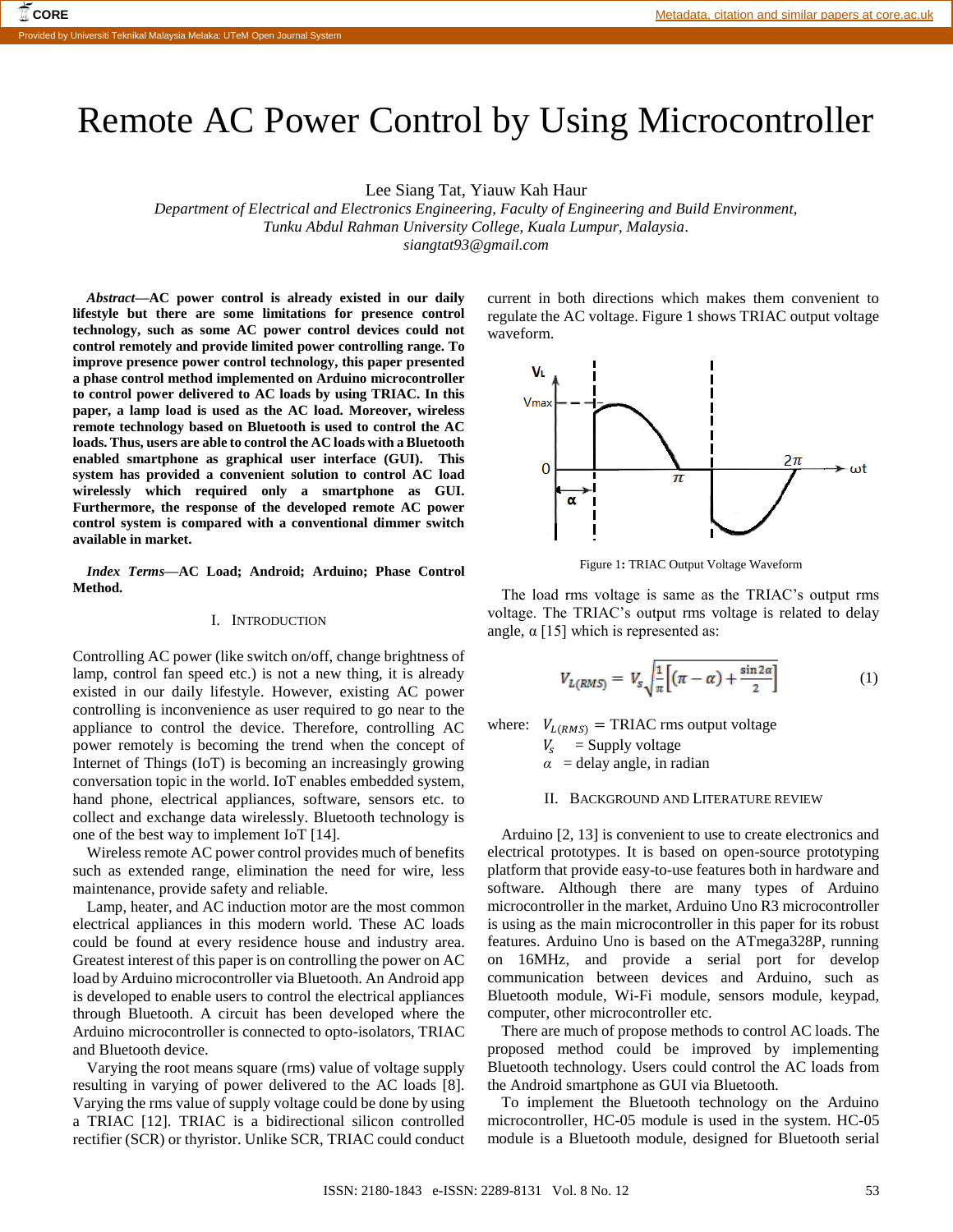connection setup [5]. Compared to other Bluetooth module, HC-05 is a more capable module as it could be either master or slave device, which make HC-05 not only transmitting Bluetooth signal but also a receiver. It is used to build up the Bluetooth connection between the Arduino microcontroller and the Android based smartphone.

Android is a famous mobile operating system (OS) currently developed by Google. Android is open source which enables the manufacturers and developers to extend the functionality of devices by modify the OS or writing applications (app). As of third quarter of 2015, 84.7% smartphone market share is dominated by Android smartphone [9]. Thus, Android is chosen as the main platform to develop the GUI app to benefit most of the smartphone user. In fact, any Bluetooth controller app could be used as the GUI. However, to improve the convenience, Android Studio developed by Google is using to construct the GUI to let user to control the AC loads [6]. Android Studio is an integrated development environment (IDE) for Android app development [7]. After constructing the GUI, the Android application package (apk) file will be released from the Android Studio and be installed on Android based smartphone. The Android app is acted as GUI for user to control the AC loads.

## *A. Identification of Problems*

Controlling electrical appliances manually is inconvenient that the users are required to move near to the electrical appliances to control it. Therefore, controlling the electrical appliances wirelessly could be a solution for this problem. Remote AC power control not only provide convenience, but also provide safety that reduce the risk that the controlling devices are damaged or in worst case, users get electrical shock.

One of the problem of existing remote controller is the remote controller is needed to point directly to the infrared receiver on the devices [11]. Remote controller also provide limited range of effective controlling distance between the controller and the devices' receiver. A better solution is using smartphone app to allow user to control electrical appliances via Bluetooth technology. Bluetooth technology provide a wider effective controlling range between devices, it have a range up to 10m between devices [17]. Also, most of the smartphone nowadays have built-in Bluetooth feature. Instead of only switch on and off, the app should enable user to control AC power delivered to the electrical appliances, such like controlling the brightness of lamp [4].

Furthermore, much of the AC control system available in the market, such as dimmer, provide a limited range of power controlling on AC load. Thus, a better power control system in terms of wider range of power controlling with wireless technology is necessary to provide convenient and acceptable power control range.

## III. AIM AND OBJECTIVES

The main focus in this paper is to improve the presence AC power control system to more convenient system in terms of control AC loads remotely and provide wider power controlling range.

# IV. METHODOLOGY

The power delivered to the AC loads is directly proportional to the rms voltage supply. Since socket's supply voltage on wall is always fixed, phase control technique could use to adjust the rms value of the supply voltage to the AC loads. The whole implemented circuit is shown in Figure 2.



Figure 2**:** Phase Control Technique Circuit Diagram

The main circuit could separate to two parts, zero-crossing detector and AC load driver circuit. The zero-crossing detector [1] is the upper part with optocoupler, bridge rectifier, and two current limiting resistors. While the lower part is the AC load driver constructed by TRIAC, MOC3020 optocoupler with 2 resistors (360Ω and 470Ω). For inductive load (such as motor), resistors-capacitors (RC) combined snubber circuit is added in the circuit and connected parallel across the TRIAC, with  $39\Omega$ resistor and 0.01μF capacitor. The snubber circuit is excluded in the figure as resistive load is used in this paper. The main purpose of snubber circuit is to improve the TRIAC's switching behavior on inductive load, such as induction motor [16]. The HC-05 Bluetooth module is connected to the serial port on the Arduino Uno microcontroller.

In the phase control technique implemented, Arduino is programmed to fire the gate pulses to TRIAC for a number of microseconds after a period of time the main supply voltage cross zero. Therefore, a zero crossing detector (ZCD) is necessary to detect when the sinusoidal supply voltage goes through zero [1]. This could avoid unpredictable time for TRIAC conducts or in other words, during what part of the sinusoidal wave the TRIAC is turn on and lead to unpredictable power of loads. The pulses generated by the ZCD acts as interrupt signals to the Arduino microcontroller [18]. Arduino microcontroller is then firing a pulse to the TRIAC. By controlling the time delay between zero crossing point and firing gate pulses to TRIAC, power delivered to the AC load is controlled smoothly and effectively. To protect the Arduino microcontroller being damaged by high voltage, an optocoupler MOC3020 is placed in between the microcontroller and TRIAC to isolate the high voltage side of loads and low voltage side of the Arduino microcontroller.

## *A. Measuring Methods*

A dimmable 240 V light bulb is using as the AC load to demonstrate the functionality of the system. The illuminance of the lamp is measured using a lux meter (Extech LT45) as shown as in Figure 3. The distance between the lamp and the lux meter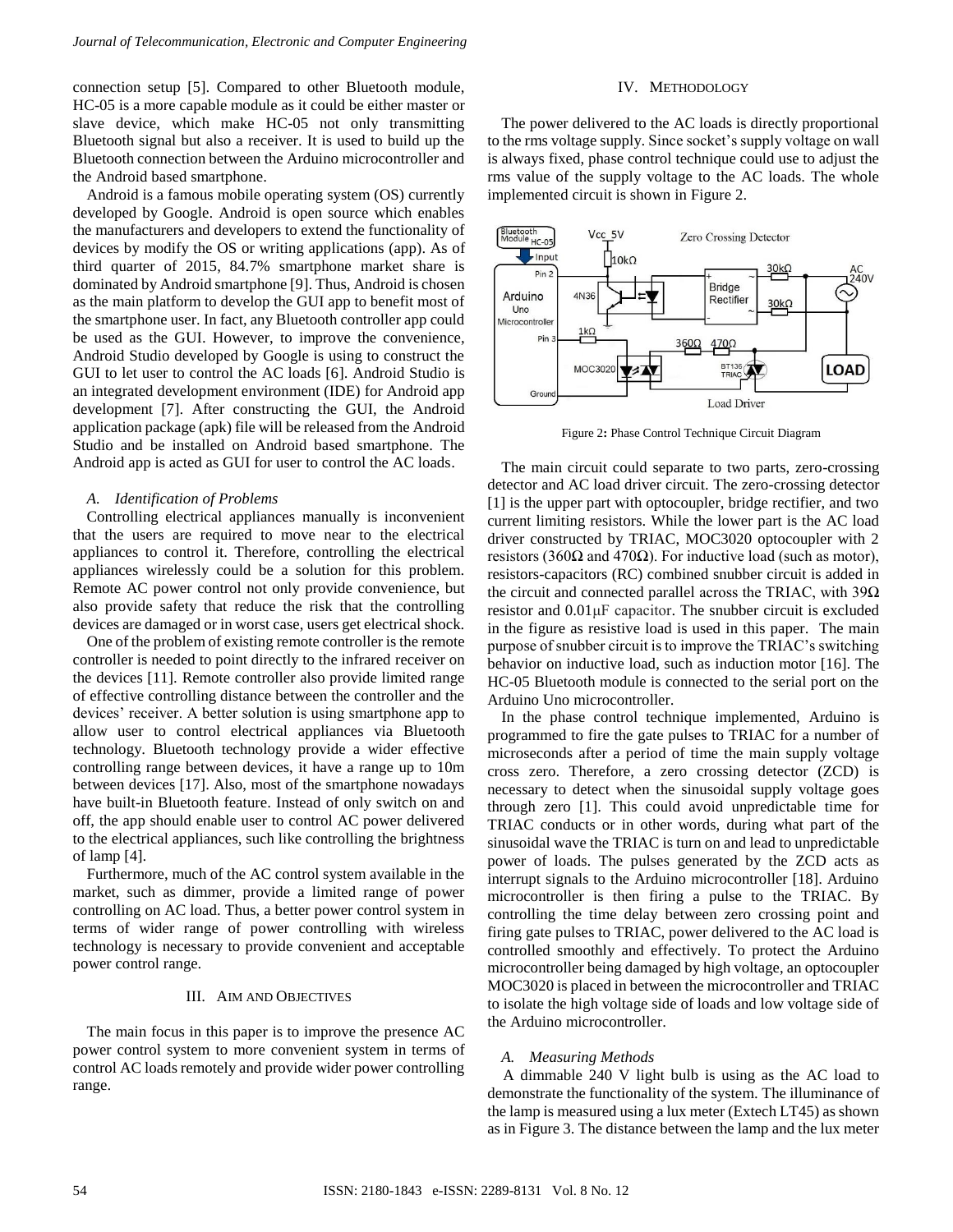is fixed at 8 cm for every data taken. All data is taken at dark environment (illuminance below 10 lux) to maintain accuracy.



Figure 3: Illuminance of Lamp is measured by Lux Meter

To measure the load rms voltage, a Tektronix TDS2014B digital storage oscilloscope with differential probe is using to measure the actual time delay, t as shown as in Figure 4. The delay time measured is then convert to delay angle using equation as shown:

$$
Delay angle, \alpha = \frac{time \text{ delay. } t}{10 \text{ ms}} \times 180 \tag{2}
$$

10 ms is using in the equation as the frequency of the voltage supply is 50 Hz. The delay angle,  $\alpha$  is then convert to radian and been used to calculate the load rms voltage using Equation (1) with measured voltage supply.



Figure 4**:** Measuring Exact Delay Time

To make comparison of the method implemented on the Arduino microcontroller with a normal dimmer available in market, a phase-angle control dimmer switch (Promark 9008) is using to compare the behaviour of the method implemented on Arduino microcontroller.

## V. SOFTWARE IMPLEMENTATION

The method implemented in this paper is coding on Arduino Uno microcontroller using Arduino Software. The flowchart of the coding is shown at Figure 5.



Figure 5: Arduino Coding Flow Chart

Determining the required time delay of sending triggering pulses to TRIAC after the zero-crossing is the most crucial part. The delayed time is according to the Bluetooth Serial input. To determine the time delay, first it is a need to aware of the frequency of the supply voltage. In this paper, 50 Hz supply voltage is used, which means that every 10 ms, the supply voltage will cross zero point. The step resolution used is 64 steps, which means that every step is around 150 μs. Thus, the total delay time required is 150 μs multiply with Bluetooth serial input (1 to 64).

Before trigger the TRIAC, it is a need to check whether the Bluetooth serial input is a number and lies in the range of 0 to 64 to avoid weird result (such like flickering on lamp load). The last step in the flowchart is to stop trigger the TRIAC after 10 μs. In fact, it is only remove the triggering signal to the TRIAC, the TRIAC still conduct current until next zero-crossing point. Removing the triggering signal is to make sure no accidental ignition of TRIAC is occurred before the delay time in next cycle [3].

## VI. RESULTS

The AC load rms voltage is varied as the step input varying. In Figure 6, there are two graphs plotted, practical and ideal cases load rms voltage vs step percentage. As 64 steps is using in this paper, each step input is divided by 64 to get the percentage value. The graphs are showing that the increases of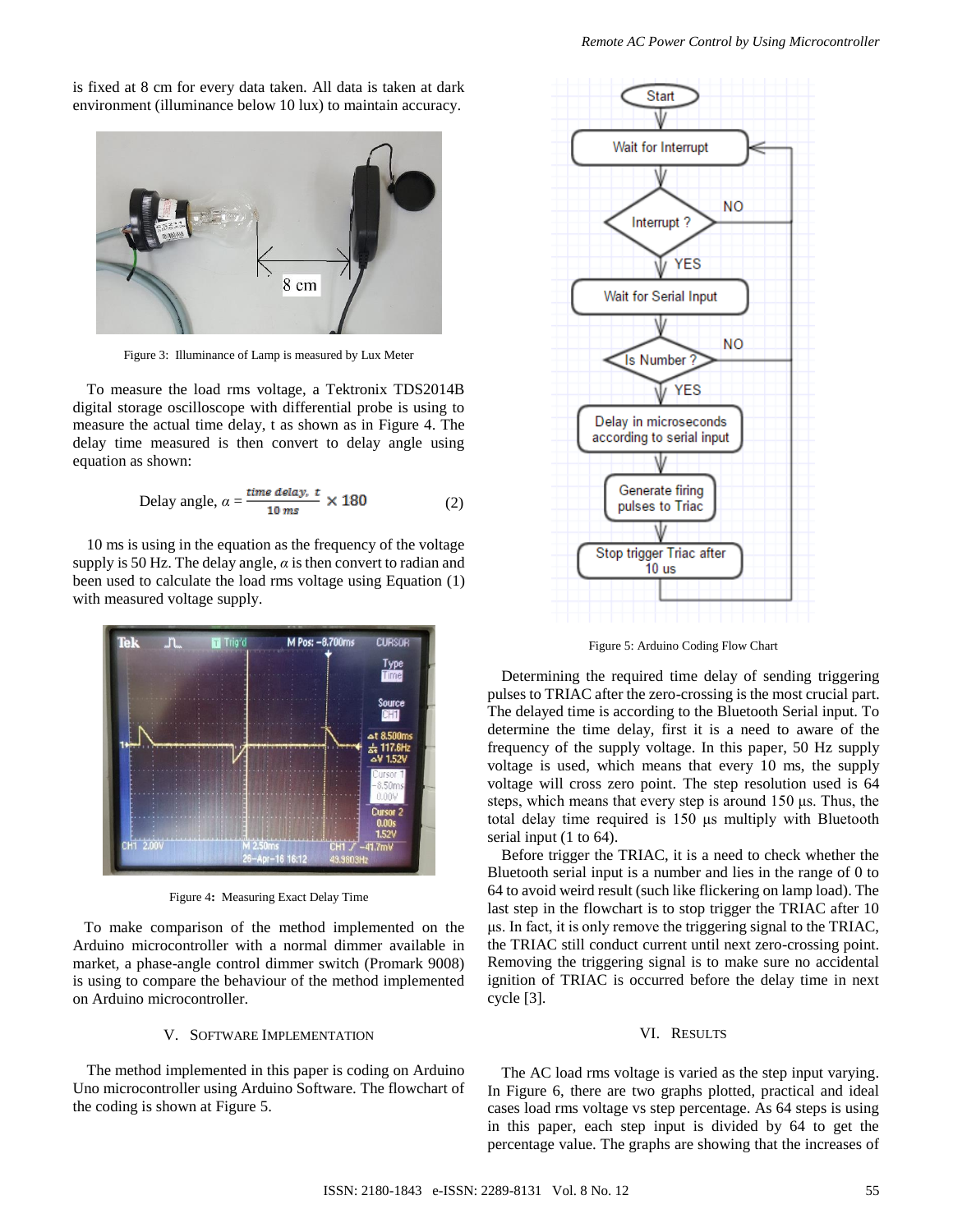step resulting of the increases of AC load rms voltage in both cases.

The ideal case data is calculated using TRIAC output voltage formula as in Equation (1) using supply voltage as 240V. For practical case, load rms voltage is measured using a digital oscilloscope as stated in methodology, Equation (1) and Equation (2) is used with measured voltage supply of 243V. For example, the delay time shown in Figure 7 is 6.4 ms, delay angle would be 115.2° and load rms voltage would be 118.4V.



Figure 6**:** Load RMS Voltage vs Percentage



Figure 7: Measuring Exact Delay Time using Oscilloscope

From Figure 6, it is show that the practical load rms voltage is slightly higher than in ideal case for same step percentage although same upward trend is showing in both cases.



Figure 8: Lamp Load Result for '30%' Step Percentage



Figure 9: Illumination vs Percentage

Figure 8 shows a lamp load result for 30% step input. Figure 9 shows a graph of illumination of lamp vs percentage. From Figure 9, linear relationship of illumination and step percentage is shown in between 30 % and 85%. Illumination of the lamp is increased gradually from 110 lux to 2160 lux between 30% and 85%.



Figure 10: Load RMS Voltage vs Knob Turning Percentage

The Arduino microcontroller is compared with a dimmer available in market. Figure 10 shows the relationship between load rms voltage using the Promark dimmer and knob turning percentage. The load rms voltage of the dimmer is measured using the same method as in Figure 6 which using a digital oscilloscope. From Figure 10, it is clearly to show that the dimmer is only able to achieve the load rms voltage in the range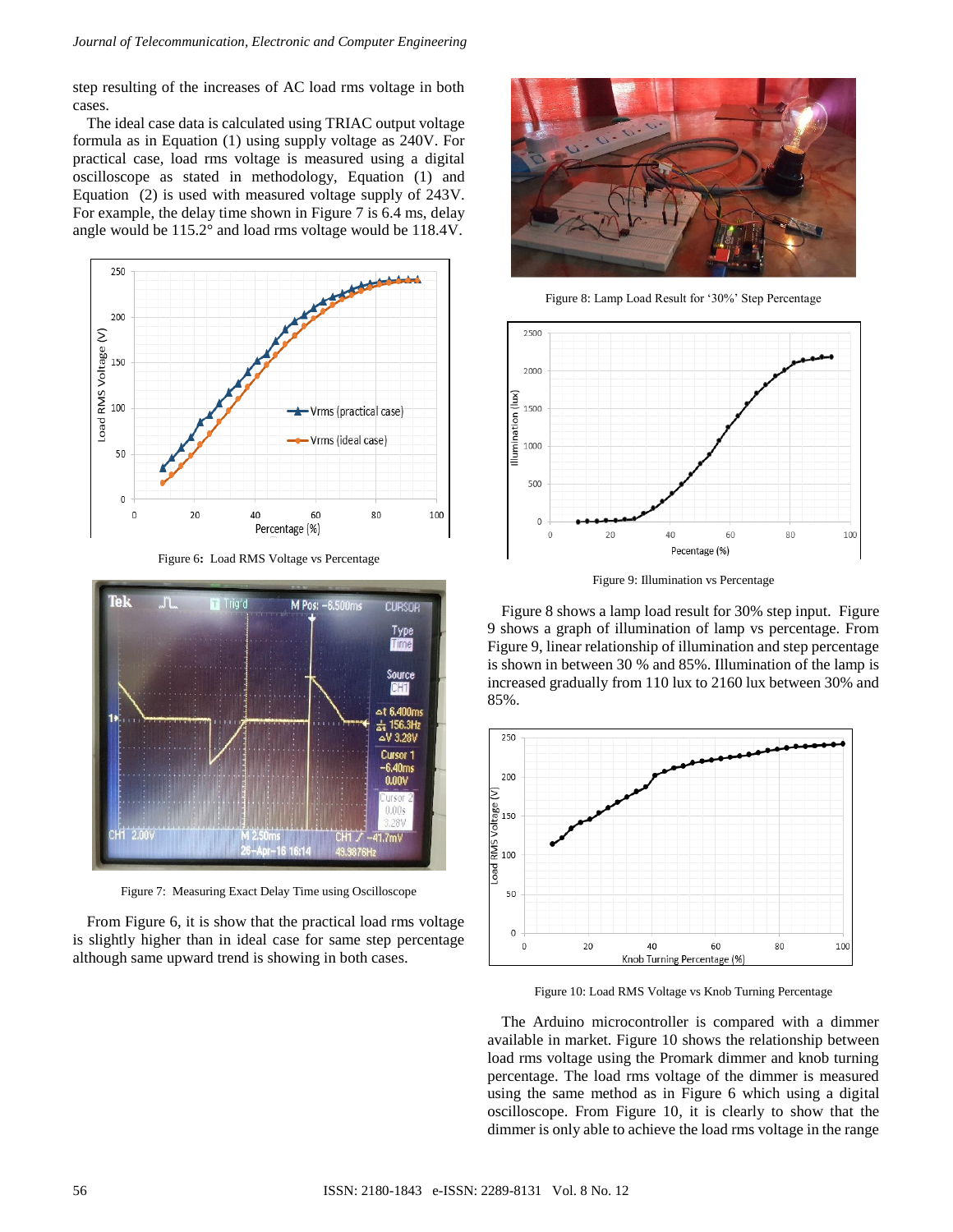from 113V to 241V, or 46.5% to 99.6% of voltage supply. Compared to Arduino microcontroller behaviour in Figure 6, Arduino microcontroller is able to achieve the load rms voltage from 35V to 241V, or 14.4% to 99.6% of voltage supply. Figure 11 shows the comparison of voltage range could achieved by the Arduino microcontroller and the Promark dimmer. The Arduino microcontroller provides wider range of load rms voltage controlling.



Figure 11: Comparison of Voltage Range Could Achieved



Figure 12: Illumination vs Knob Turning Percentage



Figure 13: Comparison of Minimum Illumination Could Achieved by Arduino Microcontroller and Promark Dimmer

Figure 12 shows the graph of illumination vs knob turning percentage using the Promark dimmer. By making comparison to Arduino microcontroller,the minimum illumination of the

Arduino controller able to achieve other than zero is 1 lux, which is 0.05% of maximum illumination of the lamp could achieve. In contrast, the dimmer could only regulate to mimimum of 100 lux before continue turn down the knob to switch off the lamp. The comparison is shown in Figure 13.



Figure 14: Illumination vs Load RMS Voltage

Figure 14 shows the graphs of illumination vs load rms voltage using Arduino microcontroller and Promark dimmer. The illumination-load rms voltage behavior for both cases are almost the same which the illumination is increased as load rms voltage went up.

# VII. CONCLUSION

In short, the remote AC power control circuit by phase control method is built successfully. The control circuit is fully controllable by the Android app via Bluetooth connection. The power of load could be controlled by TRIAC with controlling the time delay of firing pulses from Arduino microcontroller. Moreover, there is insignificant of differences between practical case and ideal case. Compared with a dimmer, the Arduino microcontroller could control the AC load in a wider range of power controlling.

## **REFERENCES**

- [1] Ankita Gupta, Rajeev Thakur, Sachin Murarka, 'An Efficient Approach to Zero Crossing Detection Based On Opto-Coupler', International Journal of Engineering Research and Applications, Vol 3, Issue 5, pp. 834-838 (2013)
- [2] Banzi, M. and Shiloh, M., 'Make getting started with Arduino: The open source electronics Prototyping platform', 2nd edn, United States: Make:Books/O'Reilly. 2015
- [3] Diy\_bloke, 'Arduino controlled light dimmer', Instructable, [Online],viewed on 2 January 2015, <http://www.instructables.com/id/Arduino-controlled-light-dimmer-The-circuit/?ALLSTEPS>
- [4] Deyson, 'LED Control using Arduino Bluetooth and Android', Instructable, [Online], viewed on 2 November 2015, <http://www.instructables.com/id/LED-Control-using-Arduino-Bluetooth-and-Android-Pa/?ALLSTEPS>.
- [5] Guangzhou HC Information Technology Co. Ltd., 'HC Serial Bluetooth Products', User Instruction Manual, [Online], viewed on 2 November 2015, < http://www.tec.reutlingen-university.de/uploads/media/ DatenblattHC -05\_BT-Modul.pdf>.
- [6] Haseman, C. and Grant, K., 'Beginning Android programming: Develop and design.' United States: Peachpit Press Publications. 2013